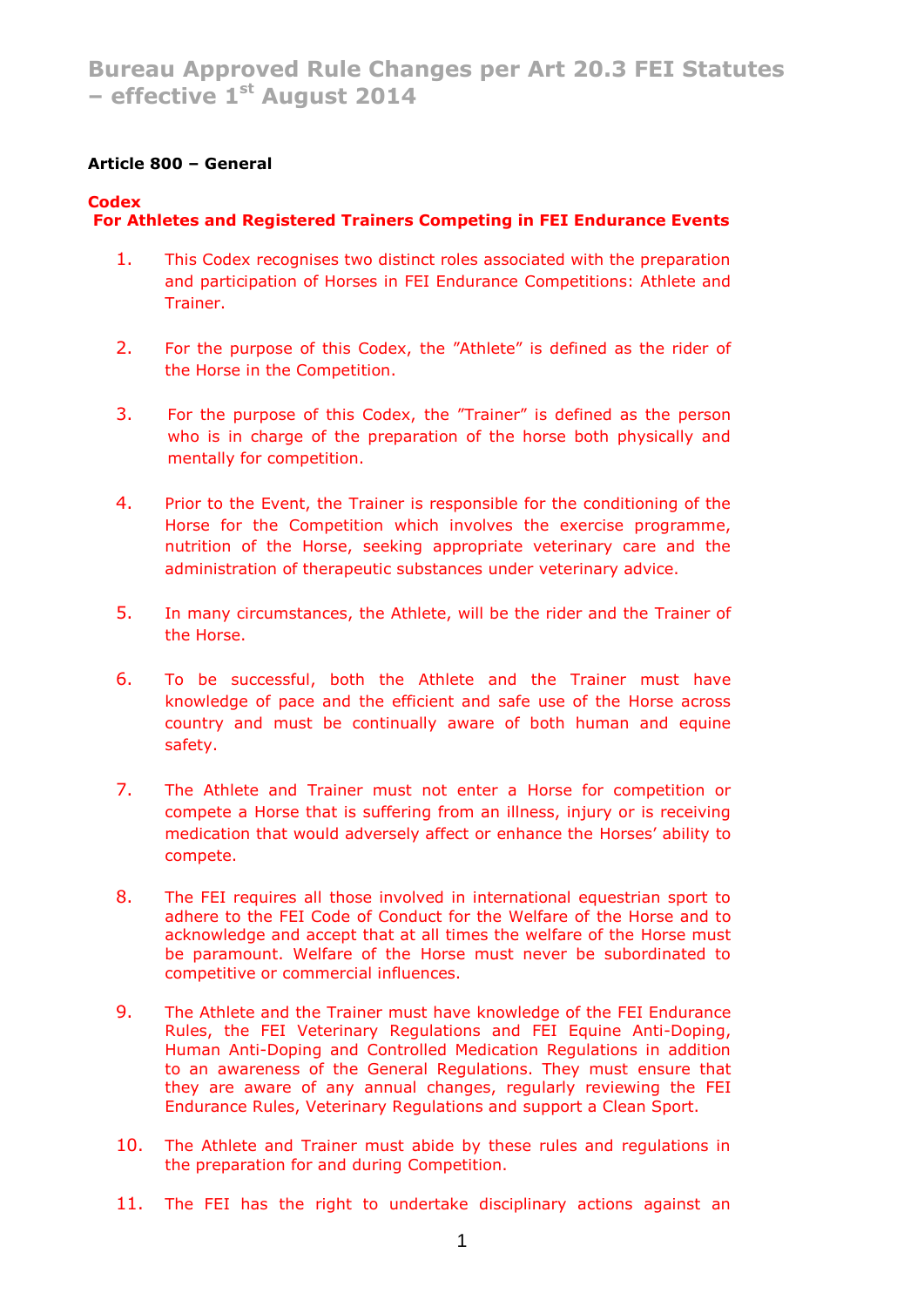Athlete or Trainer who does not follow this Codex and FEI Rules and Regulations, to the detriment of the welfare of the Horse and the integrity of the sport.

- 12. When Endurance Horses are registered with the FEI, the name of the Trainer for that Horse must also be registered and a registration fee paid. Where the FEI Registered Trainer is also a registered Athlete then no additional registration fee is charged. Any change of Trainer for an FEI registered Horse must be notified to the FEI and the Trainer Registration updated accordingly.
- 800.1.1 Endurance Riding is a Competition to test the Athlete's ability to safely manage the stamina and fitness of the Horse over an endurance course in a Competition against the track, the distance, the climate, the terrain and the clock.
- 800.1.2 The most important responsibility of the Technical Delegate (TD), Ground Jury, Stewards, Veterinary Commission, Chef d'Equipe, Team Veterinarian, Trainer and Grooms and ultimately the absolute responsibility of the Athlete, is to ensure the health and welfare of the Horse by diligent application of their skill together with a caring, knowledgeable attitude by the Athlete.
- 800.1.3 To be successful, the competitor Athlete must have knowledge of pace and the efficient and safe use of the Horse across country.
- 800.1.4 In an Endurance Ride Competition any member of the Genus Equus counts as a "Horse".
- 800.2.3 Distances of 80km to 119km must have at least two Vet Gates plus the final inspection (three phases).

Distances of 120 km to 139km must have at least three Vet Gates plus the final inspection (four phases).

Distances of 140 km to 160 km must should have at least five Vet Gates plus the final inspection. (6 phases)  $\left\{$  There  $\frac{m}{4}$  be is a possibility to reduce this to 5 phases subject to the recommendation of the Technical Delegate and the approval of the President of the Veterinary Commission).

- 800.4 An Endurance Ride is a competition against the clock. The combination that finishes the course in the shortest time will be classified as the winner of the Competition after successfully completing all final Veterinary Inspections and medication control as well as other protocols in place for the safety of the Horse and Athlete under these Rules, the FEI General Regulations and/or the FEI Veterinary Regulations or any other FEI Rules and Regulations. Competitions shall be organised to allow Athletes to establish their own pace to compete against the clock, subject to:
- 800.4.1 Adverse Conditions: Should adverse conditions on course or other considerations such as high humidity, high temperatures arise which might compromise the opportunity to safely complete a course, the Organising Committee (OC) in consultation with the TD may establish a maximum time for a section of the course or a phase of Competition and/or the closing times for one or more Vet Gates, in order to ensure Athletes are not falling too far behind the actual pace of the ride and to ensure Horse safety.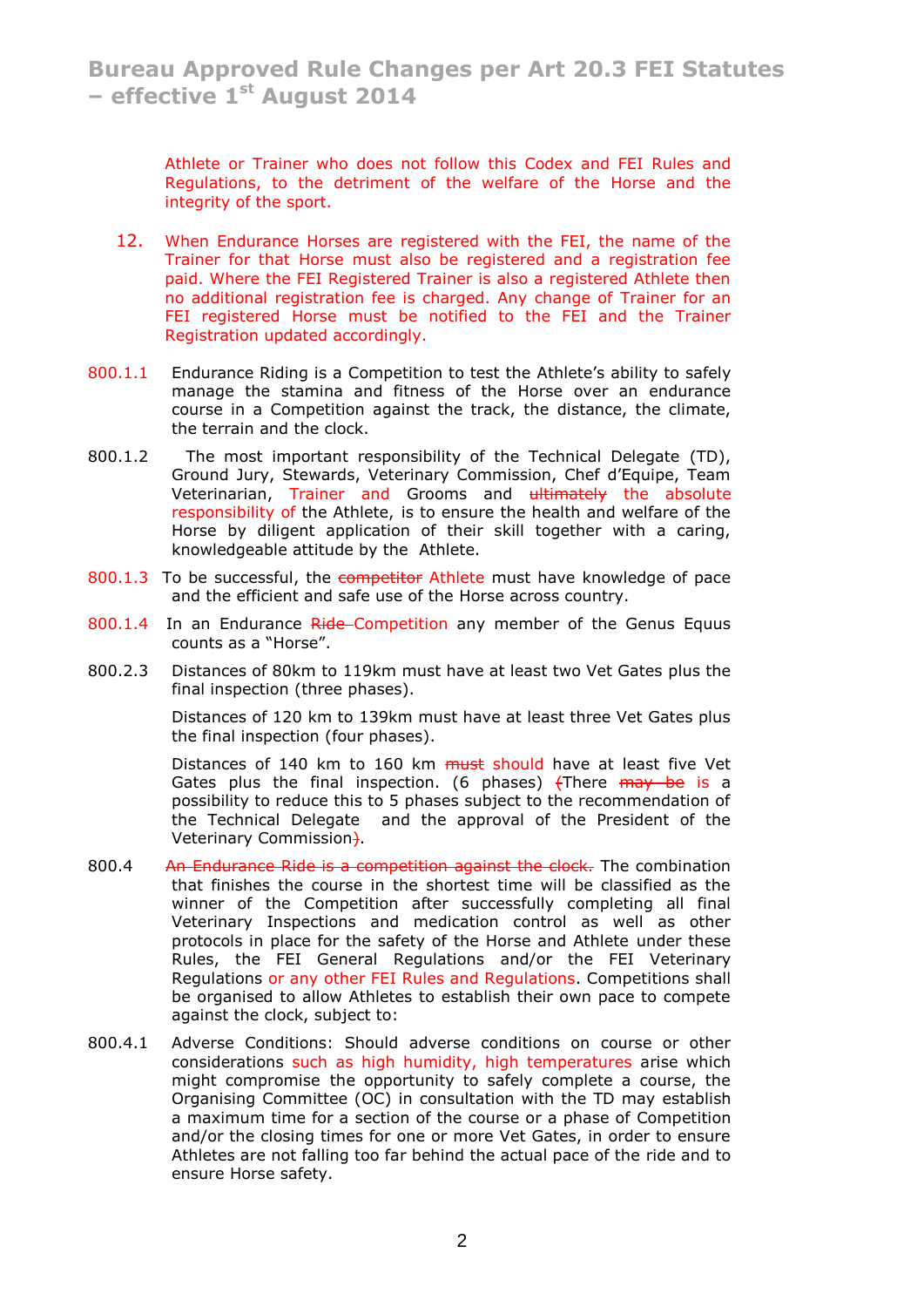- 801.4.1 The course should must not contain more than 10% of hard surface public access roads intended for vehicular use.
- 801.4.2 Under the absolute control of the Course Designer or TD loops of the course must not be specially designed and constructed for speeds likely to subject the Horses to increased risk of injury during Competition.
- 801.8.2 The maximum number of grooms allowed within the Vet Gates will be 5 per Horse to take into account availability of space and t ensure that the Horse is allowed sufficient space to rest. Access to the Vet Gates and the Vet Gates examination area may be further restricted by the OC under advice from the TD. Such restrictions must be clearly shown in the FEI approved schedule. The right of the groom to access the Vet Gates is lost upon removal of the applicable Horse from the Competition.
- 801.8.3 All Horses must remain at all times be capable of being clearly observed by FEI Veterinary Officials, Ground Jury and Stewards. No screens, no equipment or barrier of any kind may be used to prevent such observation under penalty of disqualification and a Yellow Card Warning.
- **807.7** Forbidden Assistance: The types of activities set out below at Articles 807.7.1 to 807.7.8 (inclusive) are forbidden and the Athlete and/or the Registered Trainer is subject to the sanction applicable to each activity, as listed beside each activity.
- 807.7.1 Being followed, preceded or accompanied on any part of the course by any bicycle, pedestrian or an Athlete not in the Competition under penalty of a Yellow Warning Card.
- 807.7.2 Providing aid on any part of the course not specifically designated for such aid under penalty of a Yellow Warning Card.
- 807.7.3 Accepting aid on any part of the course by someone not authorised to provide it under penalty of a Yellow Warning Card.
- 807.7.4 Being followed, preceded or accompanied on any part of the course or immediate adjacent access track as defined (see notes for guidance) by any vehicle (notwithstanding art. 807.6.1) under penalty of a Yellow Warning Card.
- 807.7.5 A third party encouraging a Horse  $\text{to}$  during the trot in a Vet Gate under penalty of a Yellow Warning Card.
- 807.7.6 Someone on course encouraging the Horse by any means whatsoever under penalty of a Yellow Warning Card and disqualification.
- 807.7.7 Cutting wire fences, or altering a part of an enclosure on or within the course so as to clear a way or to cut down trees or eliminate challenges or alter technical aspects of the course under penalty of a Yellow Warning Card.
- 807.7.8 Accepting any intervention by a third party, whether solicited or not, with the object of giving advantage to the Athlete or the Horse under penalty of a Yellow Warning Card and disqualification.
- 807.7.9 Conflict of Interest: Officials who may have a real or perceived Conflict of Interest should notify the OC at the time of appointment or as soon as a conflict of interest arises prior to the competition. If the declared conflict of interest, in the opinion of the President of Jury, impairs or appears to impair the integrity of the judging of the competition, the official will have to stand down. Conflicts of Interest should be declared at the pre-ride briefing of officials and athletes.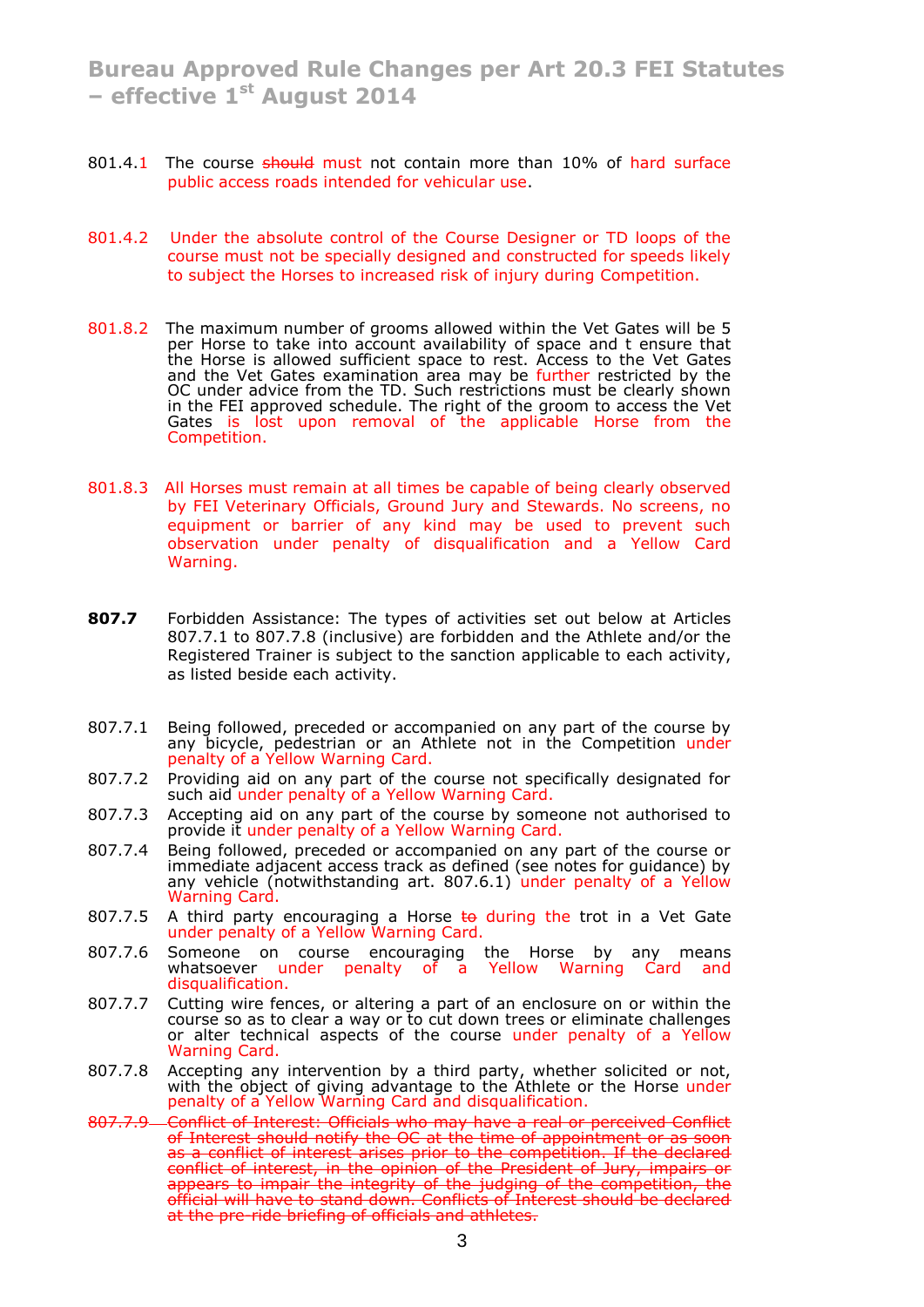- **813.5** All Horses removed from active Competition, voluntarily or otherwise and at any point within the Event, must be/have been presented for veterinary inspection either by the FEI Veterinary Commission or the FEI Treatment Veterinary Panel within 30 minutes of removal unless FEI Veterinary permission is granted for the Horse's immediate transfer from the field of play to a pre authorised treatment facility. If removal occurs on course the horse must be inspected by a member of the veterinarian panel as soon as it is returned to the ride base and the Horse's veterinary records updated accordingly. Failure to comply will result in the issuing of a Yellow Warning Card to the Athlete or Registered Trainer and the imposition of a mandatory rest period for the Horse of sixty days.
- **815.1** Mandatory Rest for Horses:
- 815.3.1 After competing in a CEI Event, a Horse must be given a mandatory minimum rest period, as defined, before it is again eligible to participate in a National or FEI Competition (Rest Period commences at Midnight on the day that the ride finishes as denoted by the maximum ride time allowed and finishes at Midnight, the day before the published ride start time):

| Distance completed | start $-40$ km          | 5 days            |  |
|--------------------|-------------------------|-------------------|--|
|                    |                         | (retirement only) |  |
|                    | start – $80 \text{ km}$ | 12 days           |  |
|                    | Over 80 - 120 km        | 19 days           |  |
|                    | Over 120 km - 140 km    | 26 days           |  |
|                    | Over 140 Km             | 33 days           |  |
|                    |                         |                   |  |

815.3.3 If a Horse has Failed to Qualify for lameness reasons at any CEI or National events it must be given, in addition to the rest period defined under art. 815.3.1, an additional mandatory rest period, of 14 days before it is again eligible to participate in a CEI or National Event.

> If a Horse has Failed to Qualify for metabolic reasons which require immediate invasive treatment at any CEI or National Events it must be given a mandatory rest period of 60 days before it is again eligible to participate in a CEI or National Event.

815.3.4 If a Horse has Failed to Qualify for lameness reasons at any 2 consecutive CEI or National Events it must be given, in addition to the rest period defined under art. 815.3.1, a additional mandatory rest period of 21 days before it is again eligible to participate in a CEI or National Event.

> If a Horse has Failed to Qualify for metabolic reasons which require immediate invasive treatment at any 2 consecutive CEI or National Events or twice within any 3 month period, it must be given a mandatory rest period of 90 days before it is again eligible to participate in a CEI or National Event.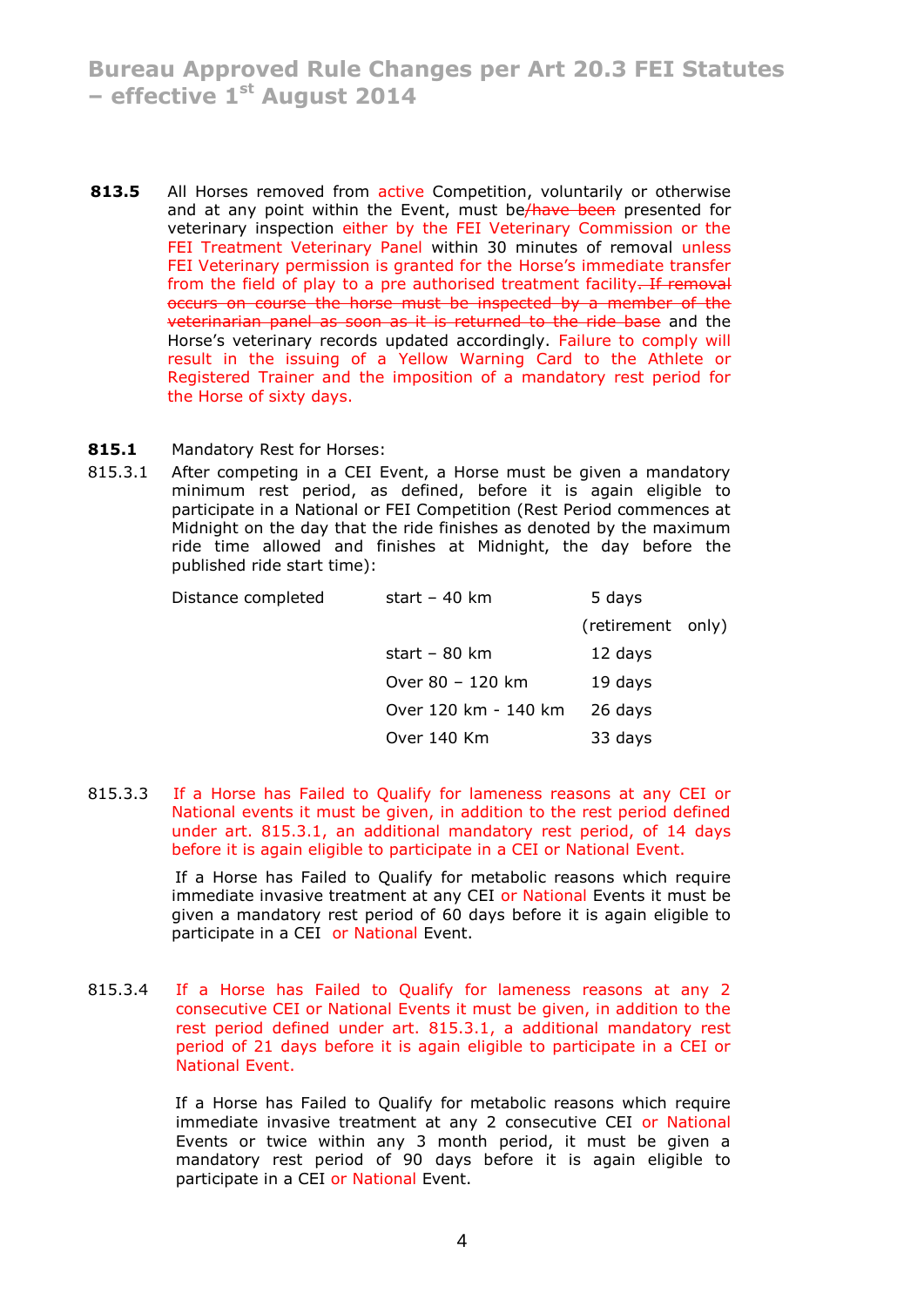- 815.3.5 If a Horse has Failed to Qualify for lameness reasons at any 3 consecutive CEI or National Events it must be given a mandatory rest period of 90 days before it is again eligible to participate in a CEI or National Event.
- 815.3.6 Athlete Penalty Points will be awarded to each Athlete should their Horse be eliminated at an FEI Event due to metabolic reasons and/or Catastrophic Injuries. Penalty points are accumulated from the first penalty rolling forward for a period of 12 months. Thereafter on the first anniversary of each point penalty such penalty is dropped from the running total.

 100 penalty points will result in an automatic two month suspension period. After such suspension the points total is reduced to zero.

- Each metabolic elimination results in 10 penalty points.
- If a Horse is eliminated for a metabolic reason that requires immediate invasive treatment the Athlete concerned will receive 25 penalty points.
- If a Horse suffers a Catastrophic Injury during an FEI Competition the Athlete concerned will receive 50 penalty points.
- 815.3.7 If a Horse ridden by an Athlete suffers a Catastrophic Injury within 12 months of a Catastrophic Injury occurring to any previous Horse ridden by that same Athlete that Athlete, will be automatically suspended for six months.

 Catastrophic injury is defined as an injury which, in the opinion of the Veterinary Commission, requires immediate euthanasia or contributes to the death of a Horse in Competition howsoever caused.

# **Article 816 - QUALIFICATION PROCEDURE & CERTIFICATES OF CAPABILITY (Please refer to Endurance Notes for Guidance for Transitional Arrangements)**

**816.1** Novice Qualifying: To be administered by each NF.

- 816.1.1 Horses and Athletes must, though not necessarily as a combination:
- 816.1.1.1 Successfully complete 2 rides of distances between 40-79 km and 2 rides of between 80-90 km at speeds of 16 kph or under.
- 816.1.2 Athletes and Horses must complete the requirements of this qualifying phase all within the 24 month period and no shorter than 12 months, immediately prior to taking part in an FEI competition.
- 816.1.3 Athletes must complete the requirements of this qualifying phase all within the 24 month period and no shorter than 6 months, immediately prior to taking part in an FEI competition.
	- 816.2.3 Star System Qualification for Athletes to  $3*$  level will be for  $\frac{1}{11}$  to five years and can be revalidated by successfully completing an FEI Competition applicable to the Athlete's existing status or equivalent Nationalevent distance.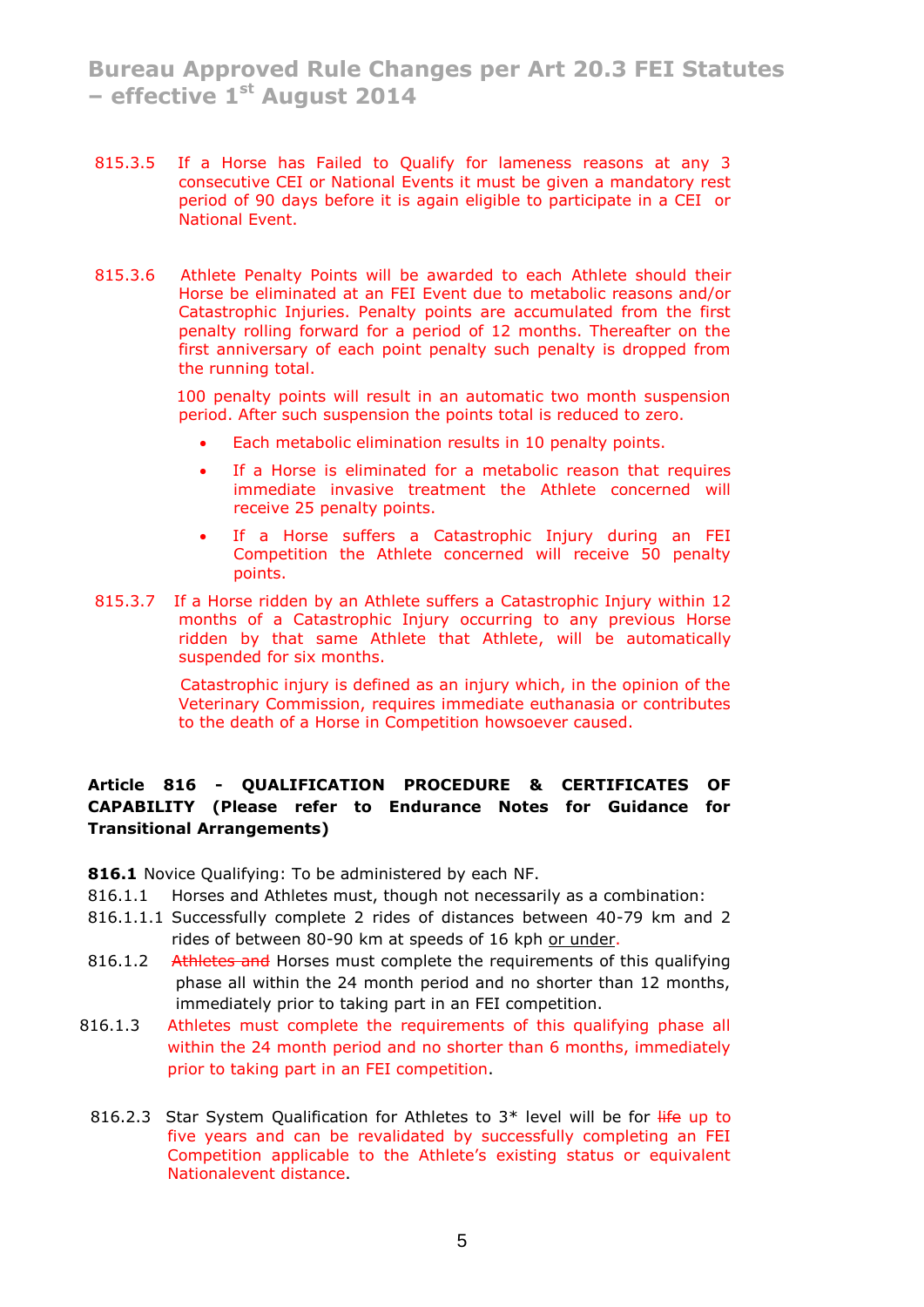# **817.4 Teams and Individuals**

817.4.1 Teams: If an NF starts three or more combinations, all results are available to establish their Team result and are also eligible for individual classification and placing/awards. Only the highest placed three members shall count <del>as</del> for the Team <del>for</del> classification. <del>and to</del> However other Athletes from that same Team who successfully complete the Competition will also receive a Team medal.

## **819.3 Substitutions:**

819.3.3 An Athlete or a Horse, either or both, can only be replaced by another Athlete or Horse or by Athlete/Horse combination taken from those who have been duly entered and have where such horse has successfully passed the First Horse Inspection.

#### **821.2 Horse Inspections:**

821.2.1 Inspections Generally: There are no differences between the Veterinarians' responsibilities to evaluate a Horse at all inspections. The same standards apply to judging fitness to continue both metabolically, heart rate and in terms of gait evaluation.

#### 821.2.2 Heart Rate Assessment Protocol

All heart rate assessments must be undertaken by a member of the FEI Veterinary Commission.

Stethoscope:

- 1. Heart rate is the first parameter to be examined and recorded during the inspection. It is an essential criterion to accurately assess the horse's recovery and fitness to continue.
- 2. Every effort should be taken to accurately record the heart rate. If the examination of the heart rate is disrupted due to movement or excitement of the Horse rendering the examination impossible or inaccurate, the examination is stopped and recommenced when the Horse is settled.
- 3. The maximum heart rate for passing the inspection is 64 bpm or as prescribed in the schedule.
- 4. When the Horse is presented for inspection, the stethoscope is applied to the left side of the chest wall at approximately the level of the elbow.
- 5. The examiner should locate the best position to auscultate the heart i.e., where the heart sounds are clearly audible.
- 6. A stop watch must be used to time the count.
- 7. The stop watch is started when the heart beat is audible and the count starts on the next heart beat. The stop watch can be stopped at 15 seconds if the count is 16 or less, at 30 seconds if the count is 32 or less. In both cases the heart rate can be recorded at 64 bpm or less. The Inspection can then be completed.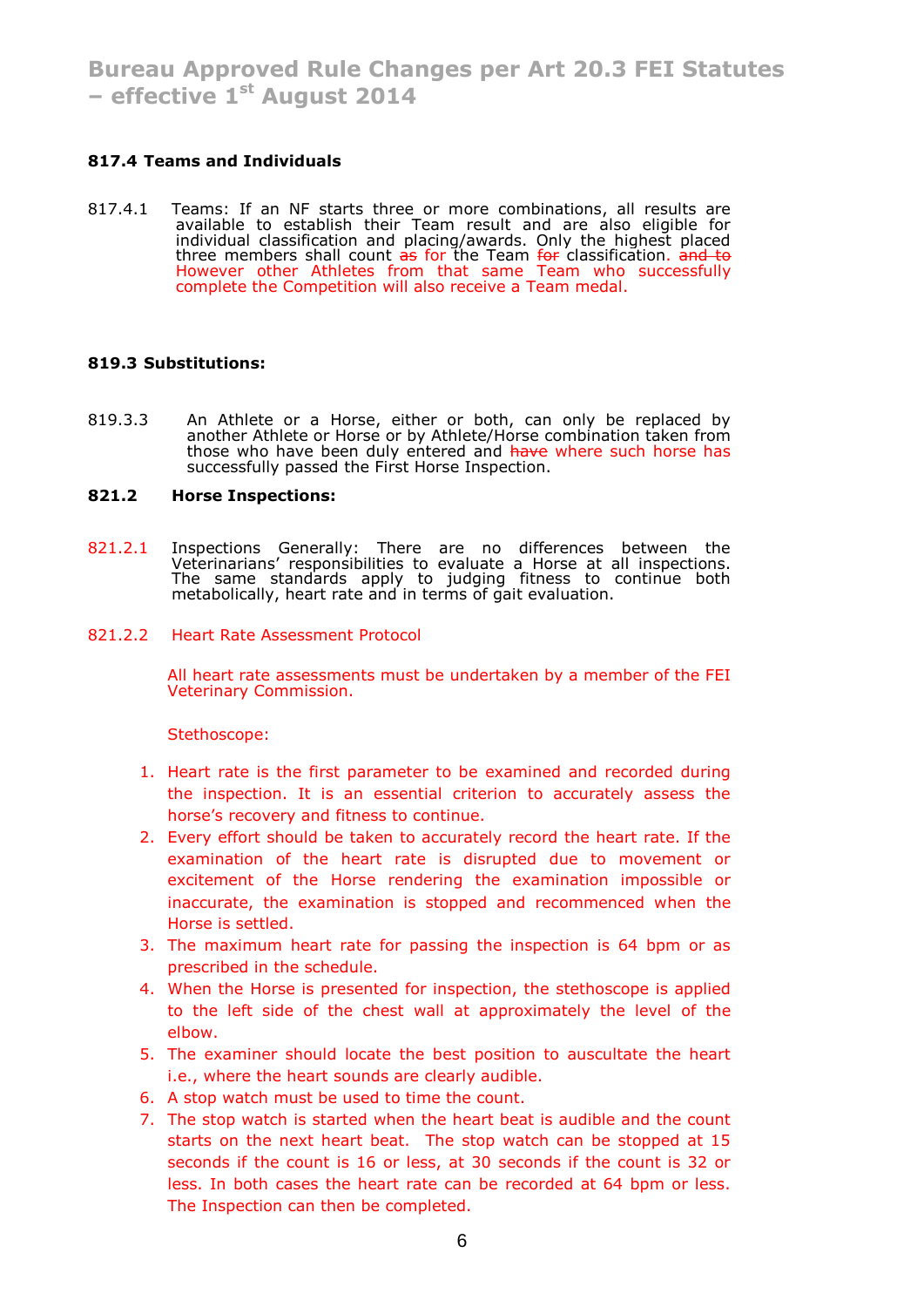- 8. If the heart rate is above 16 beats or 32 beats at 15 or 30 seconds respectively or if the hears beat is irregular, difficult to hear or demonstrates murmurs, the count must be continued for the full minute. The Horse may be re-inspected or fail to qualify for the next phase.
- 9. Cardiac Recovery Index is recorded at each inspection and involves the examination and recording of the heart rate at the start of the inspection and one minute later after the horse has completed the 40 meter trot out and back for gait assessment. The initial heart rate recording may be by the use of a stethoscope (as described above) or with an Approved Electronic Heart Rate System.
- 10. The second heart rate recording of the CRI must be with a stethoscope. At this examination the heart rate is recorded for one minute and the cardiac cycle is examined for any pathological signs that may indicate that the horse is unfit to continue. The CRI is the numerical difference between the first and second heart rates recorded and forms part of the metabolic examination.

FEI Approved Electronic Heart Rate Monitoring Systems:

- 1. Heart rate is the first parameter to be examined and recorded during the inspection. It is an essential criterion to accurately access the horse's recovery and fitness to continue
- 2. Every effort should be taken to accurately record the heart rate. If the examination of the heart rate is disrupted due to movement or excitement of the horse rendering the examination impossible or inaccurate, the examination is stopped and recommenced when the horse is settled.
- 3. The maximum heart rate for passing the inspection will be 64 bpm or as prescribed in the schedule.
- 4. When the horse is presented for inspection, the electronic HR reader is applied to the left side of the chest wall at approximately the level of the elbow.
- 5. The examiner should locate the best position to record the heart rate.
- 6. The reader is started and the assessment commences. The system must provide an assessment at 15 seconds, at 30 seconds, at 45 seconds and at 60 seconds. At each assessment should the heart rate be shown to be 64 bpm or less as defined in the Schedule then the assessment can stop and the reading recorded.

Under Articles 821.4.1 and 821.2.8 such confirmation of high heart rate must follow the above protocol and the second assessment, to be taken immediately, will be taken and the horse will be confirmed as a fail if the heart rate fails to meet the criteria.

# **VETERINARY TREATMENT DURING COMPETITION**

Veterinary treatment may not be administered to a Horse during the Competition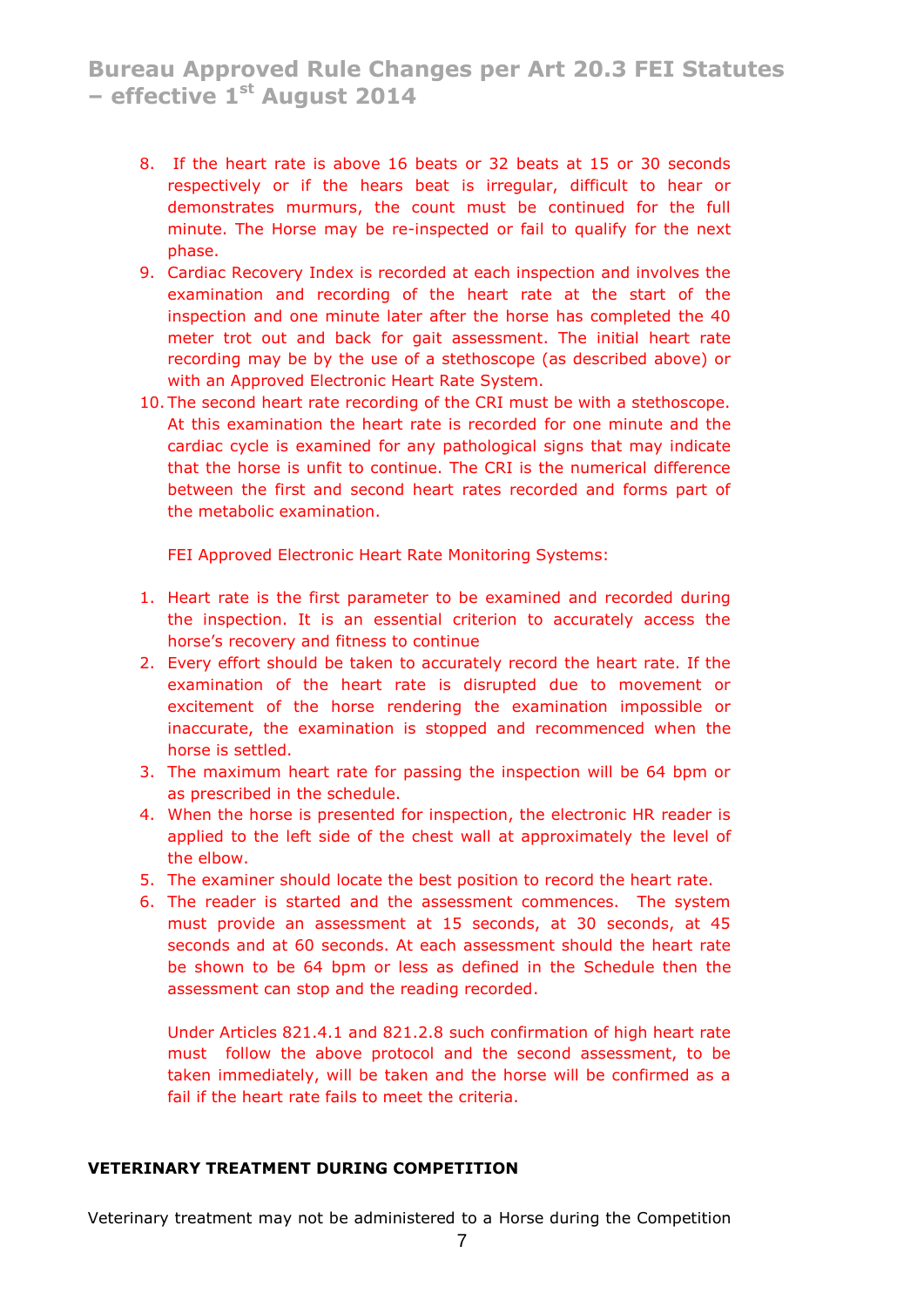without the written approval of the Veterinary Commission. Authorised treatment does not affect classification of the horse. (see FEI Veterinary Regulations)

 FEI Veterinary Regulations (in accordance with all subsequent published revisions, the provisions of which will take precedence).

#### **CHAPTER V EQUINE TREATMENT & SUPPORTIVE THERAPIES DURING FEI EVENTS**

## **Article 1046**

#### **Treatment with Controlled Medication Substances**

1. Controlled Medication Substances, as listed on the FEI Equine Prohibited Substances List (EPSL), which are administered to horses during or close to an event may result in an Adverse Analytical Finding in accordance with the EADCMRs.

2. During events, the administration of treatments and supportive therapies must be authorised by the VC/VD before administration, using the appropriate Veterinary Form.

3. The use of Banned Substances is always strictly prohibited.

4. The treatment or supportive therapy, if authorised, may only be administered by an FEI Veterinarian with the exception of those substances administered orally or by nebulisation.

In emergency situations where the Horse's welfare is at risk, emergency therapeutic treatments may be administered. Following such administration, a Veterinary Form 1 must be presented for retrospective authorisation and for determination, where appropriate, of whether the Horse can continue competing at the Event. The Veterinary Form 1 must under all circumstances be completed before leaving the Event venue and before the Period of the Event has expired.

5. The use of a Controlled Medication Substance may only be authorised for treatment during an Event in exceptional circumstances, in accordance with these VRs, the EADCMRs and the GRs.

6. No intra-articular administration of any medication is allowed during FEI events.

7. Treatments administered before an FEI event (e.g. during transport) may be retro-actively authorised, using the appropriate Veterinary Form (in accordance with these VRs), by the VC/VD, when appropriate, on arrival at the event. Retrospective authorisation will not be automatically granted and will be at the discretion of the VD and the GJ.

8. In accordance with the Code of Conduct for the Welfare of the Horse, the VC/VD must always verify prior to signing the Veterinary Form whether the medication requested, or previously administered, may affect:

a) the Horse's fitness to compete;

b) the fairness of the Competition; and/or

c) the welfare of the Horse and/ or Athlete.

## **Article 824 - DUTIES OF OFFICIALS**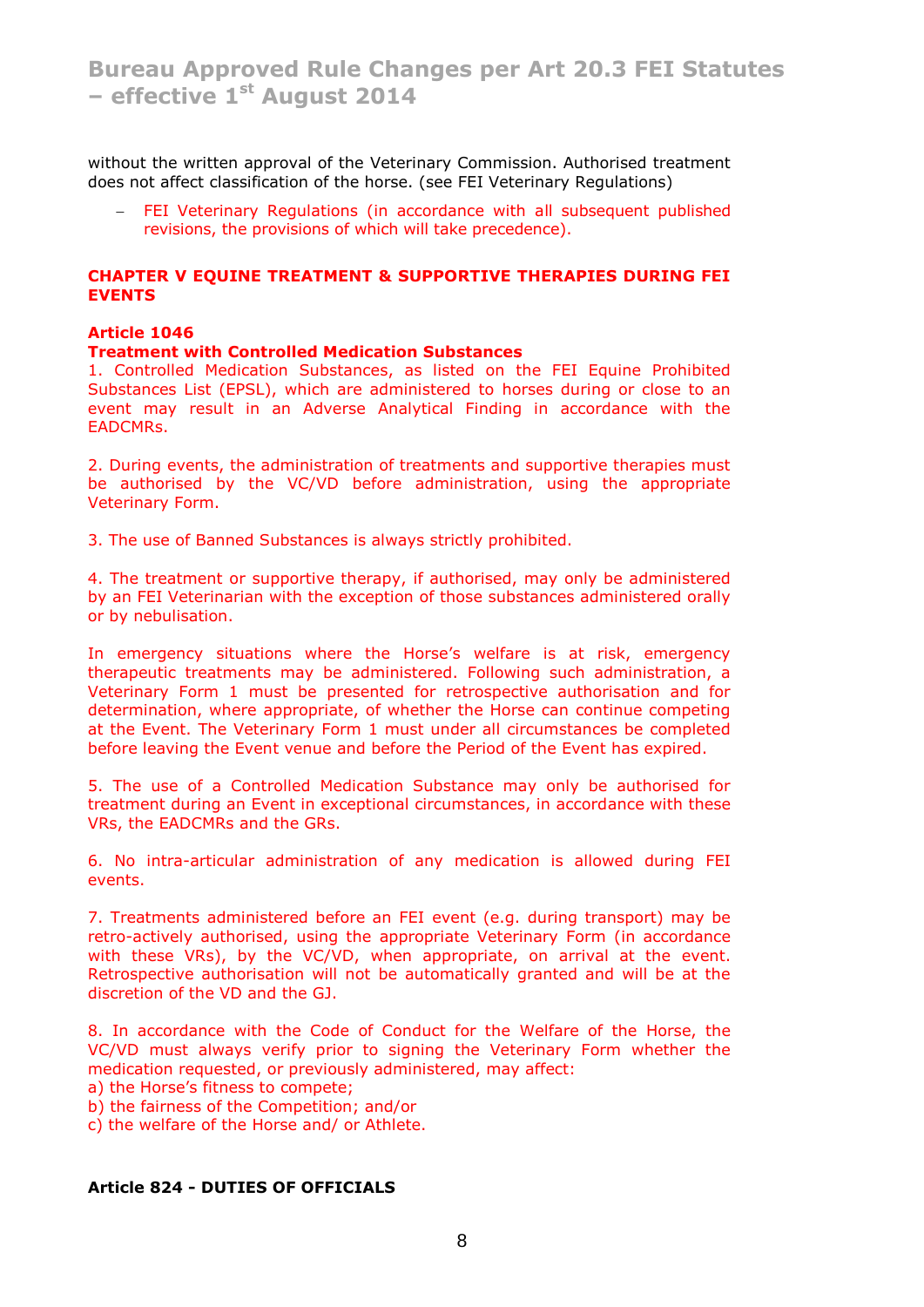The FEI reserves the right to appoint the President of Ground Jury, the Foreign Judge, the President of the Veterinary Commission and Foreign Veterinary Delegate at all 3<sup>\*</sup> Events and all CEIO Competitions. For CEI  $1^*$ ,  $2^*$ , in special circumstances, the FEI has the right to consult with OCs, in a timely manner, to ask for a different balance of experience and expertise within the team of Officials proposed in the Schedule of the Competition the Event.

At all CEI  $1^*$ ,  $2^*$  and  $3^*$  Events, the FEI may grant a dispensation in accordance with the FEI General Regulations Art.149.10 subject to a request being received from the National Federation concerned and in compliance with the conditions as detailed in the FEI Endurance Notes for Guidance.

## **CODEX for FEI Endurance Officials**

- 1. The FEI Endurance Official is a recognised authority on Endurance, who must have knowledge of the principles of Endurance of the FEI-Rules and, based on his star rating is qualified to judge the appropriately rated FEI International Endurance Competitions. He is always representing the FEI.
- 2. An FEI Endurance Official must avoid any actual or perceived conflict of interest. An Endurance Official must have a neutral, independent and fair position towards Athletes, owners, Trainers, organisers and other Officials and integrate well into a team. Financial and/or personal interest must never influence or be perceived to influence his way of judging.

 Activities which will lead to or may lead to a "conflict of interest" when officiating at a CEI, include but are not limited to:

- Acting as Team chef of National teams at international level or being responsible/co-responsible for selecting teams and/or individuals or training Athletes within the NF.
- To be owner/part-owner of Horses taking part in the event.
- Being in a situation of financial dependence or gaining financial profit from owners, Athletes, trainers, organisers or other related organisations.
- Having a close personal relationship with an Athlete.
- Nationalistic judging.

In addition to the notification requirements set out at point 7 below, an Endurance Official is responsible for notifying the Organiser of any of the above or other possible conflicts of interest or situations that may be perceived as such.

- 3. During an Endurance Event an Endurance Official must be punctual and professional in the way of behaviour and duties.
- 4. An Endurance Official has to be well prepared for the Event he is judging and has to cooperate well with the organiser and his colleagues.
- 5. An Endurance Official must be dressed appropriately and must always be mindful that he is representing the FEI.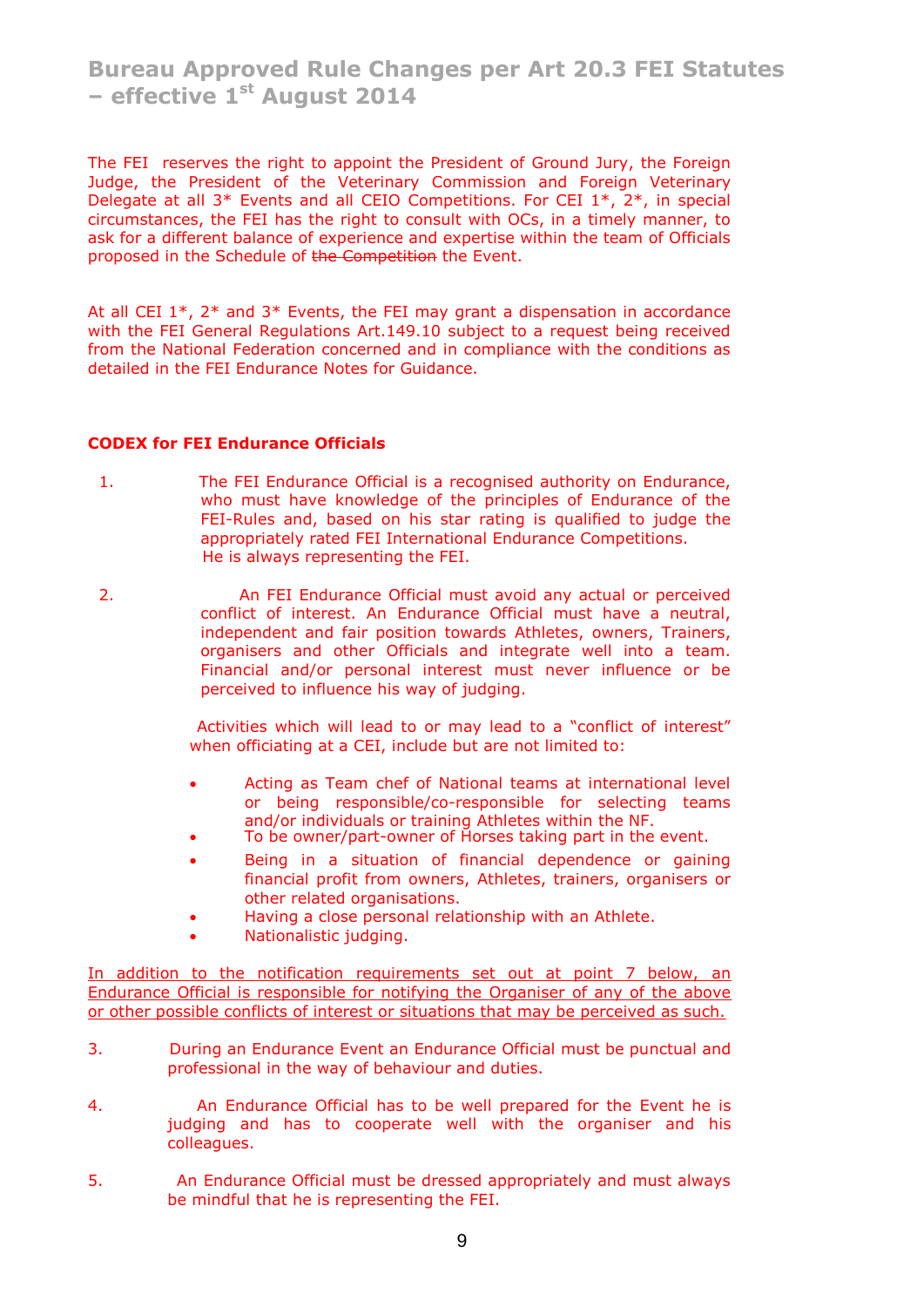- 6. The FEI has the right to undertake disciplinary actions against Endurance Officials who do not follow the Codex and FEI rules. Such disciplinary actions may consist of: 1) Warning letter; 2) Temporary or Provisional suspension and 3) Temporary/Permanent removal from the FEI Endurance Officials list.
- 7. Conflict of Interest: Endurance Officials who may have a real or perceived Conflict of Interest should notify the Organiser at the time of appointment or as soon as a conflict of interest arises prior to the competition. If the declared conflict of interest, in the opinion of the President of Jury, impairs or appears to impair the integrity of the judging of the competition, the Endurance Official will have to stand down. Conflicts of Interest should be declared at the pre-ride briefing of officials and Athletes.
- 8. Conflict of Interest: Employees of Equestrian Federations, Sponsors and Organising Committees cannot act as an FEI Endurance Official at FEI events organised through that Federation or under that Sponsor or Organising Committee.

#### **Endurance Official's Per Diems:**

Daily per Diems are not mandatory in FEI Endurance Events. However, for Non Veterinary Officials, per Diems (if any) cannot exceed a maximum per day of CHF 500 (or equivalent local economic value)

- Level of daily per diem (if any) must be confirmed in writing by the Organiser to the Officials in advance of their acceptance of their appointment.
- Information must be provided by the Organiser as to whether such per diem is subject to withholding tax or similar within the country of the event.
- The basis upon which travel to and from the venue will be arranged or reimbursed is agreed in advance between the Organiser and the Endurance Official.
- The provision of accommodation and meals is also provided to the Endurance Official in advance of travel.
- Payment of per diems and reimbursement of agreed expenses will only be made after the event is completed and all results have been signed off by the President of the Ground Jury.
- No other gifts or other fees can be provided in addition to the above.
- Any of the above shall not be made by any Sponsor directly to Endurance Officials, but only by the Organiser.

#### **824.6 Independent Governance Advisors (IGAs)**

- 824.6.1 At all FEI Endurance Events the FEI has the right to appoint an Independent Governance Advisor to attend the Event and to report back to the FEI in relation to the organisation of the Competitions, the venue and the course, the performance of the Endurance Officials and the suggested areas for improvement.
- 824.6.2 The FEI will meet the costs of the IGAs to attend such chosen Events other than accommodation costs to be met by the Organising Committee and the IGAs are at no time acting Officials at the Event but are available to provide expert guidance or assistance if so required.